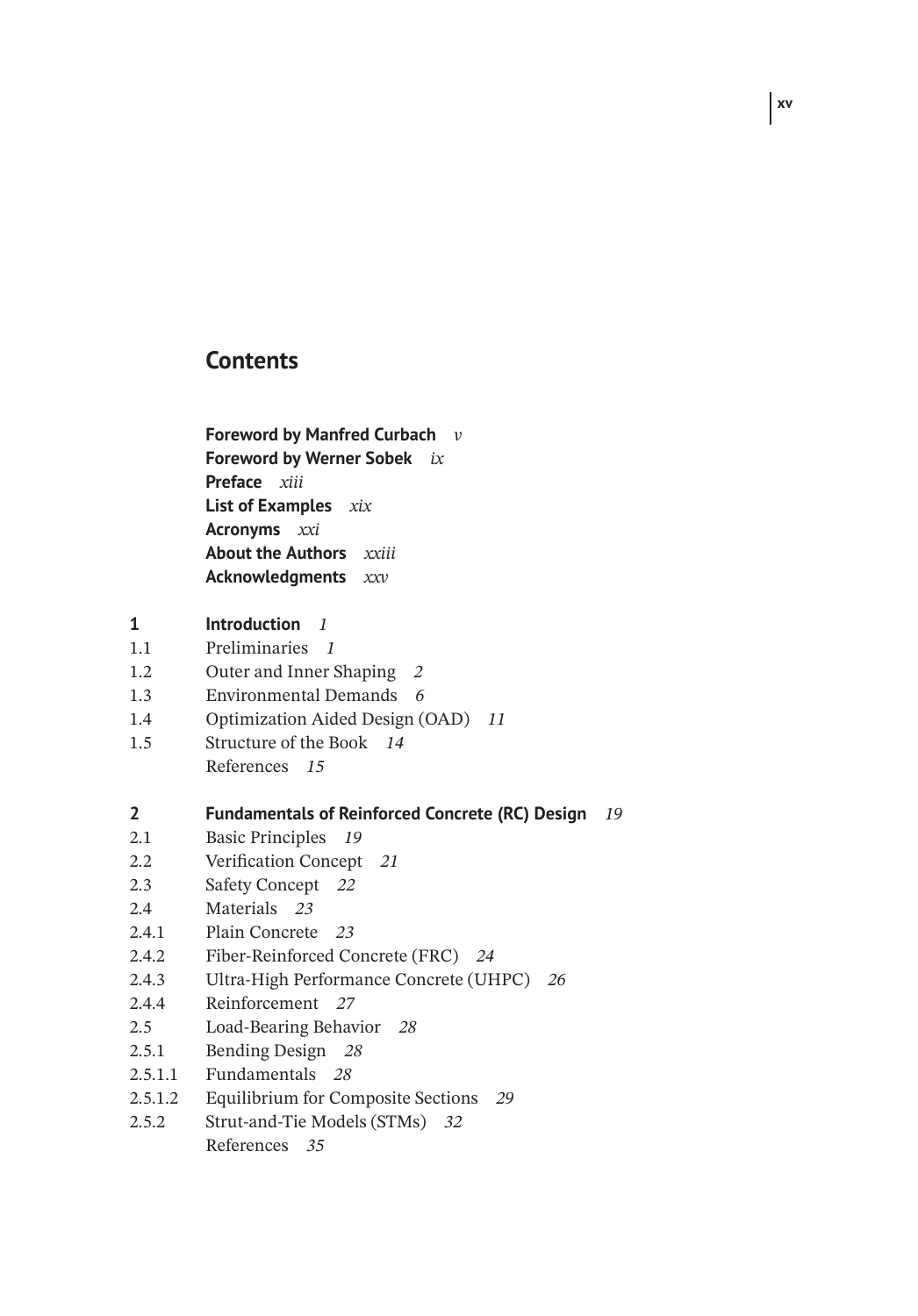**xvi** *Contents*

| <b>Fundamentals of Structural Optimization</b> 37 |  |
|---------------------------------------------------|--|
|                                                   |  |

- 3.1 Structural Optimization Approaches *37*
- 3.1.1 General Procedure *37*
- 3.1.2 Classification of Methods *38*
- 3.2 Problem Statement *40*
- 3.3 Lagrange Function *43*
- 3.4 Sensitivity Analysis *44*
- 3.4.1 Numerical Approach *44*
- 3.4.2 Analytical Approach *45*
- 3.5 Solution Methods *46*
- 3.5.1 Mathematical Programming *46*
- 3.5.2 Optimality Conditions (OC) *47*
	- References *47*

### **4 Identification of Structures** *51*

- 4.1 One-material Structures *52*
- 4.1.1 Problem Statement *52*
- 4.1.2 Sensitivity Analysis *54*
- 4.1.3 Filtering *54*
- 4.1.4 Solving *56*
- 4.1.5 Optimization Process *57*
- 4.1.6 Multiple Load Cases *58*
- 4.2 One-material Stress-biased Structures *59*
- 4.2.1 Problem Statement *59*
- 4.2.2 Sensitivity Analysis and Stress Bias *60*
- 4.2.3 Solving *62*
- 4.2.4 Optimization Process *63*
- 4.3 Bi-material Structures *64*
- 4.3.1 Problem Statement *64*
- 4.3.2 Sensitivity Analysis and Stress Differentiation *65*
- 4.3.3 Bi-material Filtering *68*
- 4.3.4 Solving *69*
- 4.3.5 Optimization Process *70*
- 4.4 Examples *71*
- 4.4.1 One-material Structures *71*
- 4.4.2 One-material Stress-biased Structures *81*
- 4.4.3 Bi-material Structures *83*
- 4.5 Applications *89*
- 4.5.1 Solar Thermal Collectors *89*
- 4.5.1.1 Parabolic Trough Collectors *90*
- 4.5.1.2 Heliostats *95*
- 4.5.2 Ultra-light Beams *100* References *102*